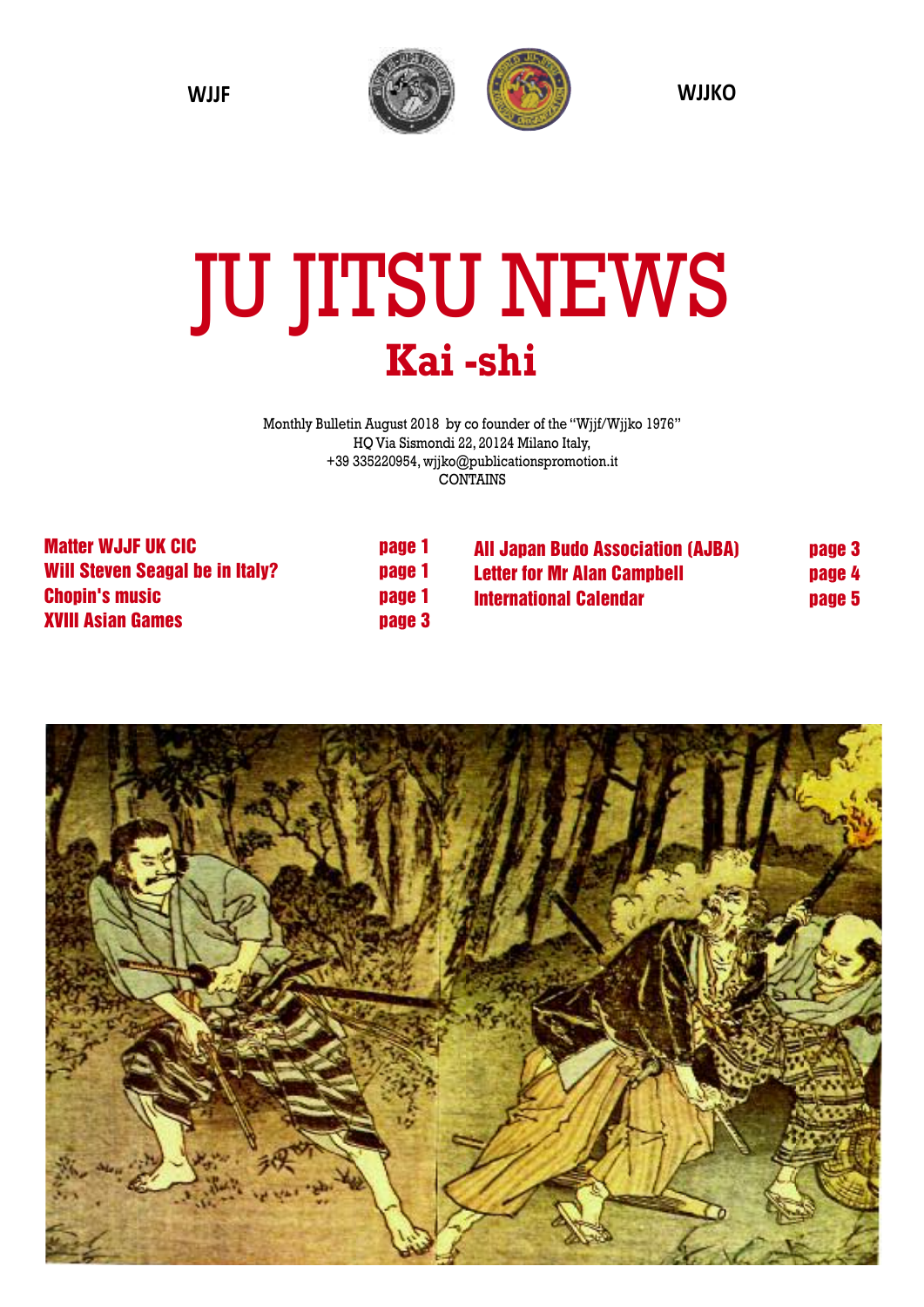

Wjjf/Wjjko member of Wjj Confederation, recognized by Tafisa (IOC) 25 OCTOBER 2013

#### **Matter WJJF UK CIC**

Use of the logo.

dual countries.

Our law firm, after having examined the matter of the logo, they are specifying:

The Publications & Promotion srl and Sirs Mrs Natascia Argia Bertoletti are Holder of a number of logos: among them



The two logos (in the two graphical shape registered) are by now validated, and

no-one could challenge their use in Italy, unless by judicial action at the special court in Italy.

At present, we are not in a position to use the only EU logo, subject to the recent decision EUIPO. This is currently under appeal. The decision of EUIPO is in relation only and exclusively to that declination of the logo.

The Italian logos of which we are the owner can be used in Italy and we can grant licence in Italy of the logo to several Associations. In reference to the possible licences outside Italy, this may be used on the basis of the license, for use made over the years in the indivi-

As for the counterpart, it should be clarified that the

World Ju-Jitsu UK CIC holds the following mark both in England (UK) and at EU level.

That said, the brands of the World Ju Jitsu UK CIC, are successive (of 2015) compared to ours:



We have the prior rights. Because of this, we transmit the above to our. main partners as a way to operate for them, to use the brands as protection, and the above written.

The complaints made by Mr. Hart also through Facebook, are not reflected in law, by using the two brands in the two forms filed (and without graphic changes) which are in our full ownership.

We hope to have for the moment answered the main issue that we really want to resolve.

Kind regards Giacomo Spartaco Bertoletti

#### **Will Steven Seagal be in Italy?**

Venice 30th August 2018, Hotel San Clemente Palace Kempinski, many would not have believed it, and nevertheless it happened.

After Mark Alan Dacascos, Linda Lee Cadwell (Bruce Lee's wife), Chuck

**HQ WJJKO/WJJF** VIA SISMONDI 22 - 20133 MILANO ITALY Tel. 0039 335220954 - 0039 02 97162878 - Fax 0039 02 89879982 e-mail: wjjko@publicationspromotion.it sito: www.publicationspromotion.it –<br>WWW.WJJF-WJJKO.COM

Norris, Bill Wallace, here we are with the Ambassador for the sport between Vladimir Putin (Russia) and Donald Trump (USA): Steven Seagal.

American actor and martial artist, he was present at the 75th Venice Film Festival for the presentation of a new online distribution platform that will be inaugurated by a film in which Seagal himself will be the protagonist.

Despite the fact that he was very busy with a heavy schedule, he was able to meet the master Giacomo Spartaco Bertoletti, owner of the most important martial arts magazine in Italy, "Samurai", and all the staff at the San Clemente Island in Venice. of the New Cisa Asd, Marco Cavalli, Andrea Cainero and Stefania Vergente.

The meeting, witnessed by the photography in the attached puzzle, has allowed to lay the foundations for a future project that will see Seagal and the martial arts protagonists with two possible stages in Italy in 2019.

The action star and martial artist has recently obtained from the Russian Foreign Ministry the position of special representative for relations with the United States, a similar role to that of the goodwill ambassadors of the United Nations. It will deal with promoting relations among states in humanitarian and sports fields to which the actor is particularly linked.

From the United States to Russia, passing through Italy, in particular to Lombardy and Friuli Venezia Giulia, more and more capital of great events in the martial arts world, thanks to the ten-year partnership between Bertoletti and New Cisa Asd.

And now we only cross our fingers.



#### **Chopin's music**

It was with great pleasure that I accepted an invitation to teach in "Lider Bushido club" in Naas, just outside Dublin in the South of Ireland. The event was the first of its kind for the club and supported by many high level instructors from around the greater Dublin area - also from President of PAJJ-PIJJKA, Soke Eugeniusz Sikora, who travelled from Poland for the Event.

The seminar opened with demonstrations from the local instructors, followed by an intense training session with both Adults and children. At the break I was shown some real Polish hospitality by the group and their families who had put on a wonderful spread of Polish cakes and foods.

The second half of the night was taken up with more mat work and the closing ceremonies, where gifts were exchanged and Photos taken.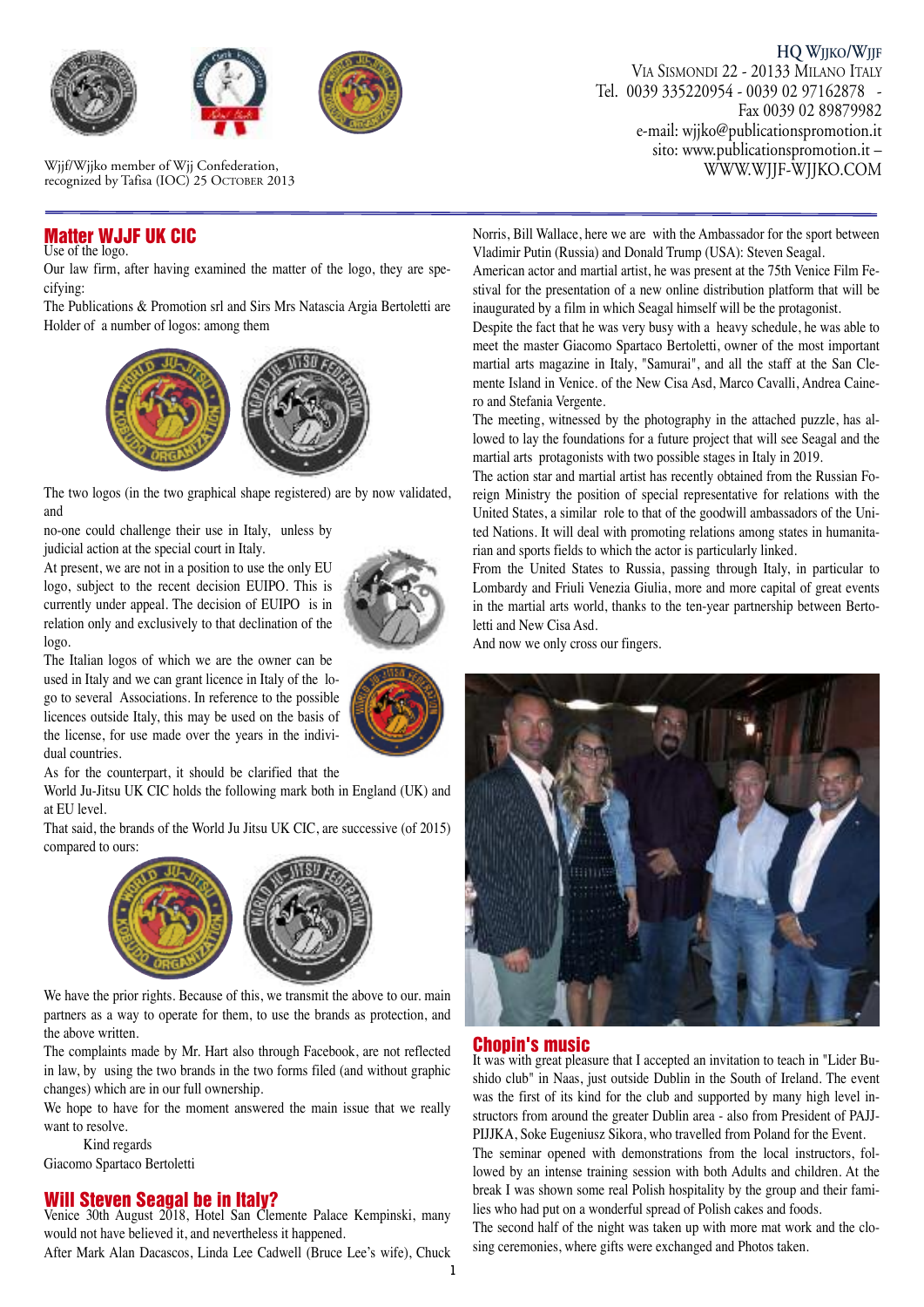





Wjjf/Wjjko member of Wjj Confederation, recognized by Tafisa (IOC) 25 OCTOBER 2013

**HQ WJJKO/WJJF** VIA SISMONDI 22 - 20133 MILANO ITALY Tel. 0039 335220954 - 0039 02 97162878 - Fax 0039 02 89879982 e-mail: wjjko@publicationspromotion.it sito: www.publicationspromotion.it –<br>WWW.WJJF-WJJKO.COM

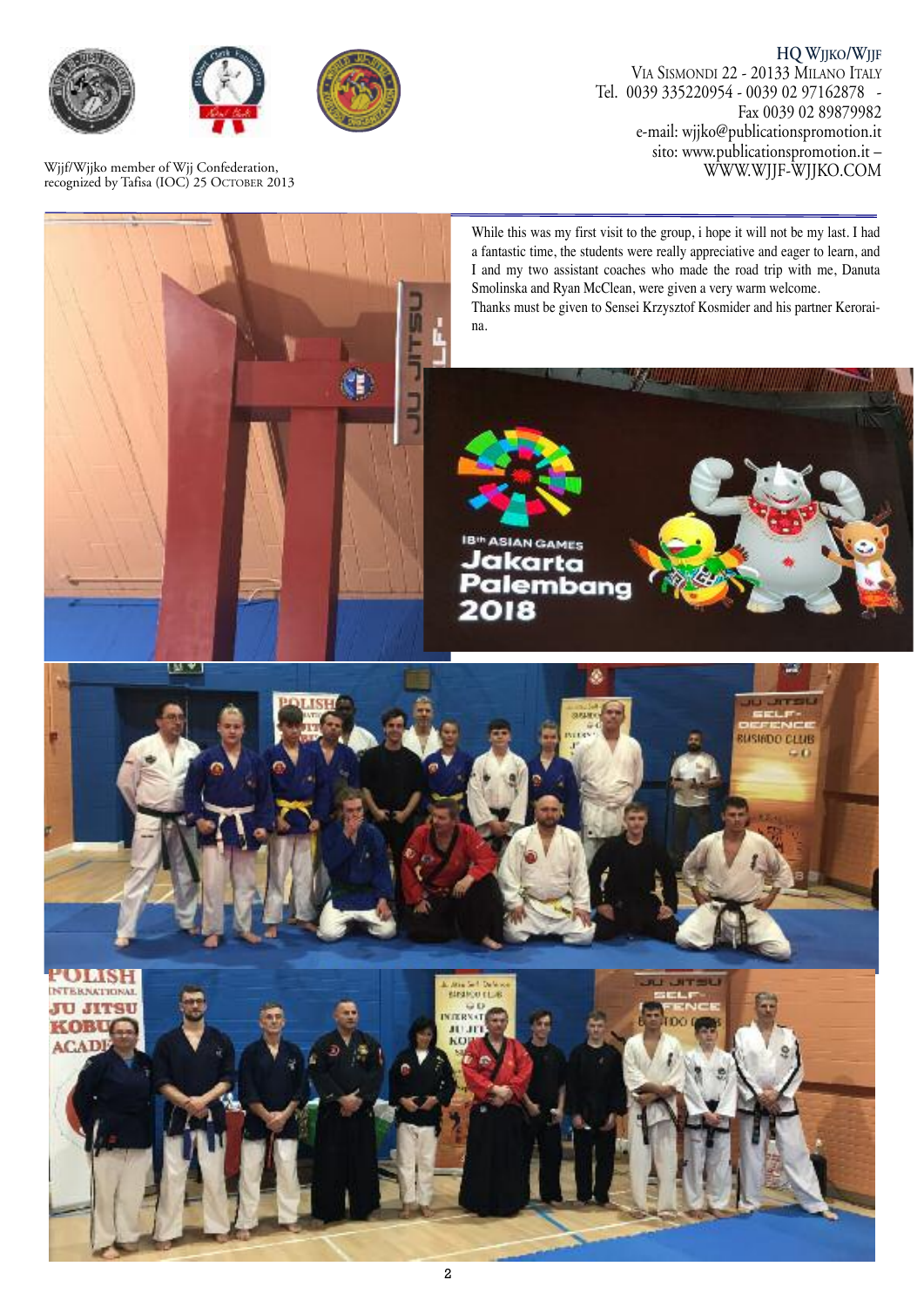

**HQ WJJKO/WJJF** VIA SISMONDI 22 - 20133 MILANO ITALY Tel. 0039 335220954 - 0039 02 97162878 - Fax 0039 02 89879982 e-mail: wjjko@publicationspromotion.it sito: www.publicationspromotion.it –<br>WWW.WJJF-WJJKO.COM

Wjjf/Wjjko member of Wjj Confederation, recognized by Tafisa (IOC) 25 OCTOBER 2013





45 nations participated with 12,000 athletes competing for 40 sports and a specific involvement of the various Asian martial arts of each in one game: Kurash, Judo, Karate, Wushu, Silat, Jujitsu, Karate, Sambo and other sports etc.

The next 19th Asian Games 2022 will be held in Hangzhou, China.

#### **All Japan Budo Association (AJBA)**

All Japan Budo Association (AJBA) is based on friendship, respect, loyalty and honor. The AJBA are working together on the promotion of the Japanese culture, tradition and martial arts.

AJBA will work professional and strictly on promoting true values in Budo arts and Budo culture from Japan.

The AJBA support true and hard work on research in Budo, also support all our members to be high educated with Faculty of

#### **XVIII Asian Games**

Jakarta (Indonesia) 18 August - 2 September 2018

Shihan Stephen Chee, Shihan "Wjjf / Wjjko 1976" in Singapore, back from the 18th Asian Games in Jakarta appointed by the Judo Union of Asia, as international technical officer, tells us some peculiarities about the Games.

In Jakarta I knew that the person in charge of the organization was the good friend of Gsb, of Macao, president of the Federation and sports director of JUA, Mr. Chee Kuong Hon.

It's a small world! everyone knows each other and he asked me to give you his regards.

In addition, I met Mrs. Elisabetta Fratini (Italy) at the Gala dinner, organized by Mr. Chee for the excellent work done for the Asian Games, along with other Sports Directors of each country.

To Mrs. Fratini, who knows you well, I introduced myself as your pupil. The attached photos taken at the 18th Asian Games in Jakarta, Indonesia are a small indication of its success.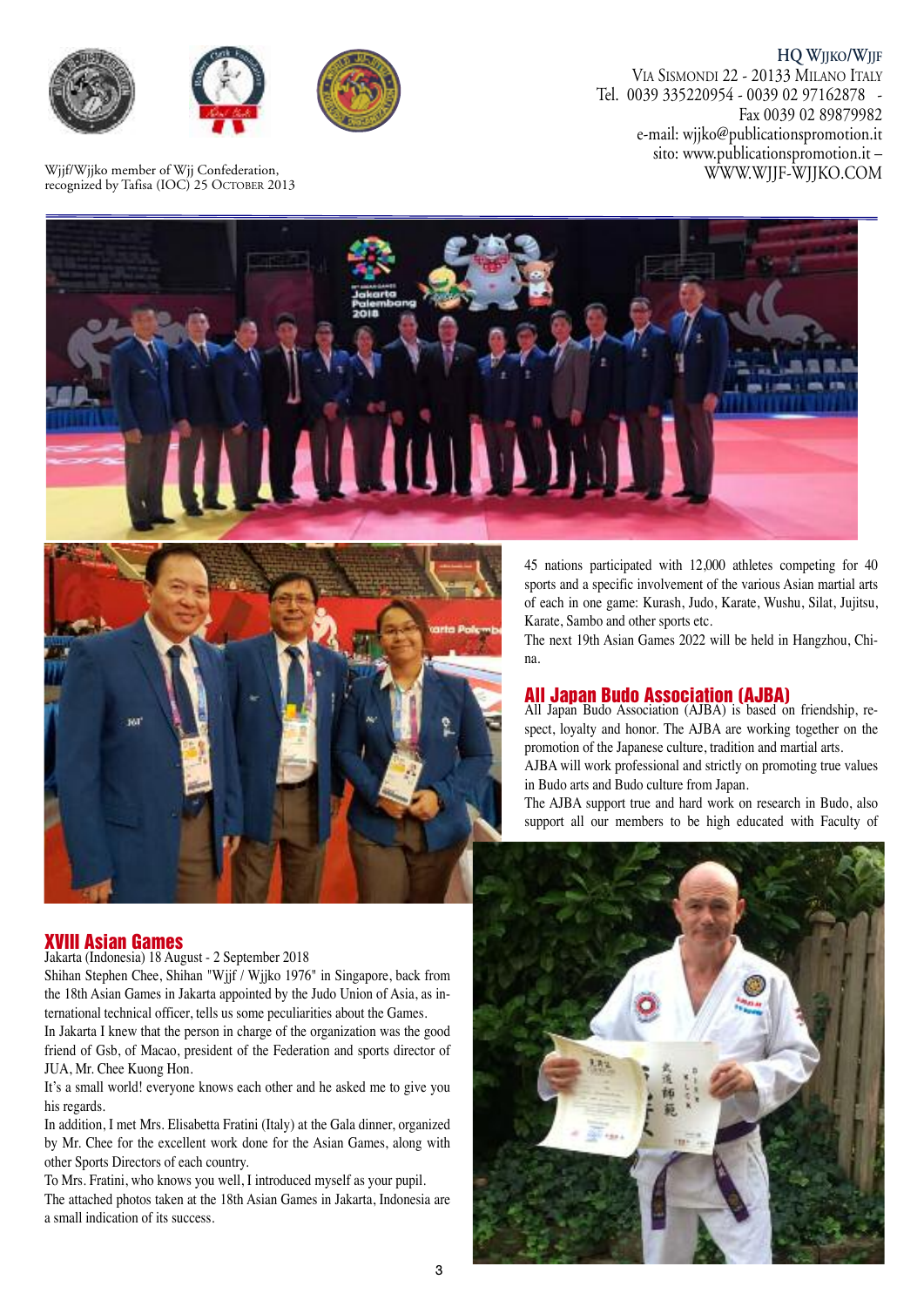





Wijf/Wijko member of Wij Confederation,<br>
recognized by Tafisa (IOC) 25 OCTOBER 2013<br>
WWW.WJJF-WJJKO.COM

**HQ WJJKO/WJJF** VIA SISMONDI 22 - 20133 MILANO ITALY Tel. 0039 335220954 - 0039 02 97162878 - Fax 0039 02 89879982 e-mail: wjjko@publicationspromotion.it sito: www.publicationspromotion.it –

Sports, Medicine and similarly. For better future in the whole martial arts world, we need to have educated and serious members. For a better future, we have to do our best.

#### IN AJBA FIRST IS EDUCATION, EXPERIENCE AND FRIENDSHIP. HONORARY PRESIDENT:

Hideharu Ishii Shihan JAPAN ACTING PRESIDENT & CHIEF DIRECTOR FOR ADMINISTRATION: prof. Mladen Burazerović MSc. Shihan SERBIA FOUNDERS of AJBA:

- Atsushi Soda Shihan
- Syuken Hattori Shihan
- prof. Mladen Burazerović MSc. Shihan
- Humberto Trevellin Shihan (ex member)
- prof. dr Bolivar Ramirez PhD. Shihan
- \*\*\* SHIHANKAI of AJBA:
- Shihan Hideharu Ishii JAPAN
- Soke Katsumi Okubo BSc. 勝 JAPAN
- Shihan Atsushi Soda 筐 JAPAN
- 
- Shihan Syuken Hattori JAPAN
- Shihan Mladen Burazerović MSc., prof. SERBIA
- Shihan Bolivar Ramirez PhD., prof. PORTO RICO
- Shihan Andrea Bonfatti ITALY



WJK0-68 Convention 2<sup>nd</sup> to 4<sup>th</sup> November 2018 Accompodation provided at the **NERCURE CHESTER ABBOTS WELL HOTEL** 



Course Venue: ADBEY GATE COLLEGE, Salghton, Chester



- Shihan Patricio Riffo Nader CHILE

- Shihan Perfecto Acosta Sepulveda SPAIN
- Shihan René Garcia CZECH REPUBLIC
- BUDO ADVISER in AJBA:

#### 師範

Katsumi Okubo Soke (10.Dan Karatedo - Jujutsu - Kobudo)

The AJBA has appointed Dirk Klok, representative and president IMAF The Netherlands, WJJF-WJJKO The Netherlands, Judo & Jujitsu Brotherhood of Indonesia, board member International Budo Academy The Netherlands, as their representative in the Netherlands and promoted him to Hanshi. Furthermore Dirk Klok is an examiner and member of several Budo organisations, Like Seishinkai Ju-Jitsu International, CJJF, FOG, member of honor of Yawara Ju Jitsu, DAKO, L'ecole atemi Ju Jitsu EAJJ, DNBK, Kokusai Budoin.

Dirk Klok:

- Hanshi AJBA, Kyoshi IMAF Europe and WJJF-WJJKO
- 8th dan Ju Jitsu
- 7th dan Tai Jitsu
- 5th Aiki Jitsu
- 4th dan Judo
- 2th dan Karate
- 1th dan Iaido/Kenjutsu/Iai Jitsu

Dirk Klok

#### Accommodation

Rooms have been reserved in the Mencure. Chevrier Abbats Well Hotel. The Hotel is a 4 star hotel tocated approximately 2.5miles MK market the Chester City contro.





#### WJJK 0-GB Convention Package details:

Package includes accommodation for the nights stated with breakfast. Informal welcome reception Friday Prosecco reception & canapes Saturday evening Gala Dinner Saturday evering Transfers to and from events For those training, course expenses are covered in the package 1) 2 Nights, Friday 2<sup>nd</sup> and Saturday 3<sup>nd</sup> Double/Twin room E270 per person 2) 2 Nights, Friday 2<sup>nd</sup> and Saturday 3<sup>d</sup> Single room £200 A one night package is also offered to include: Accommodation on Saturday night 3<sup>rd</sup> November with breakfast (NB this may be at an alternative hotel depending on availability) Prosecco reception & canapes at the Mercure Hotel Saturday evening Gala Dinner Saturday evering For those training Course expenses are covered in the padcage 1) 1 Night, Saturday 3<sup>rd</sup> Double/Twin room £170 per person 2) 1 Night, Saturday 3rd Single room £190

P you require extra nights are different type of room please state on the booking form.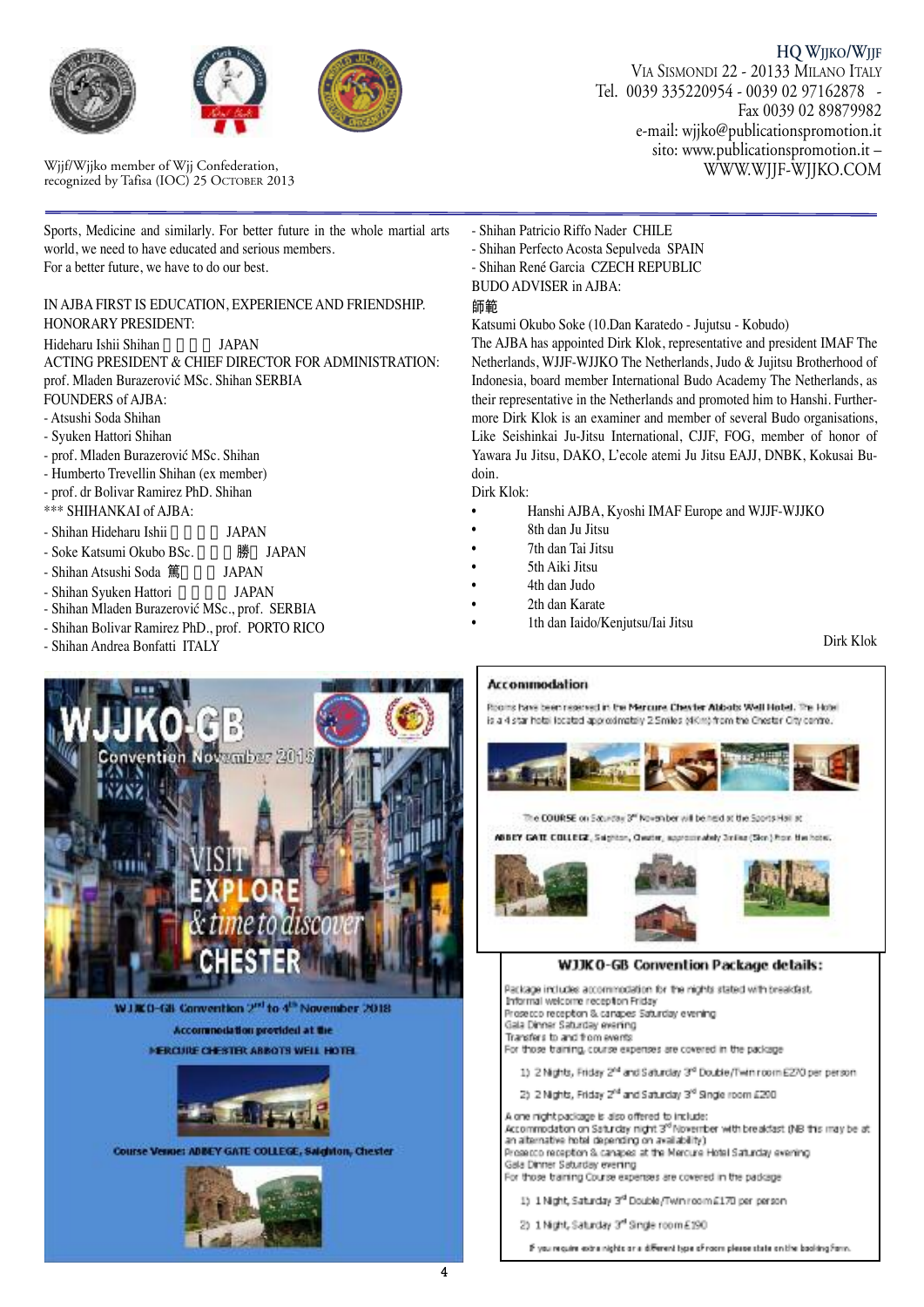

Wjjf/Wjjko member of Wjj Confederation,<br>recognized by Tafisa (IOC) 25 OCTOBER 2013

**HQ WJJKO/WJJF** VIA SISMONDI 22 - 20133 MILANO ITALY Tel. 0039 335220954 - 0039 02 97162878 - Fax 0039 02 89879982 e-mail: wjjko@publicationspromotion.it sito: www.publicationspromotion.it –



Dear Alan, I tire of your insults and false news, so much of it is very old news at best.

I had many conversations with Soke Clark on our 37 years together: how he felt at one time you could be his successor, however your behaviour off the mats did not concur with your ability on the mats and it was bitter sweet when the decision was made for you to go to Australia. He needed someone to take over the reins from him but he did not see you as fit for that position. As you will know, when you wished to return some years later - the answer was "your time has passed". Surely this is so, or Soke Clark would have given you control of his Dojo in Liverpool? And now you bow down to Bob Hart, someone who has no Martial pedigree and, I would suggest, very little skill.

With regard to the logo - my family have owned the rights since 1990 in Italy registered No. 1317887 (RM2010C004488) & confirmed by the Ministry of Economic Development Italian office Patents Transcription NO.602017000014373 with protocol no. 186837 (June 2018). This is not in dispute and I confirm that our HQ is operating very successfully in Milan / Italy.

(Yes it was well played, if a very underhand action, for Robert Hart to register the same logo in colour a mere 3 years ago, and by a company which was only set up in 2014. This has ceused confusion for many but my 43 years of work encompasses far more than the logo, designed & given to me by my friend Roland Maroteaux.)

So Alan, let the cards fall as they may. I am still here and I have loyalty from those I respect. I need nothing more, for they are the future - not you. Our groups are as strong as ever. I wish you well in everything you do but most of all - as a young boy I or de new, and as a martial artist I once respected - I wish you peace of mind as you surely can not have it at this point - that is clear by your actions. Please refrain from continuing to contact me - I see no purpose to it - I am a very busy man & I am in agreement of my good friend Robert Clark's assessment of the situation.

**Best Regards** 

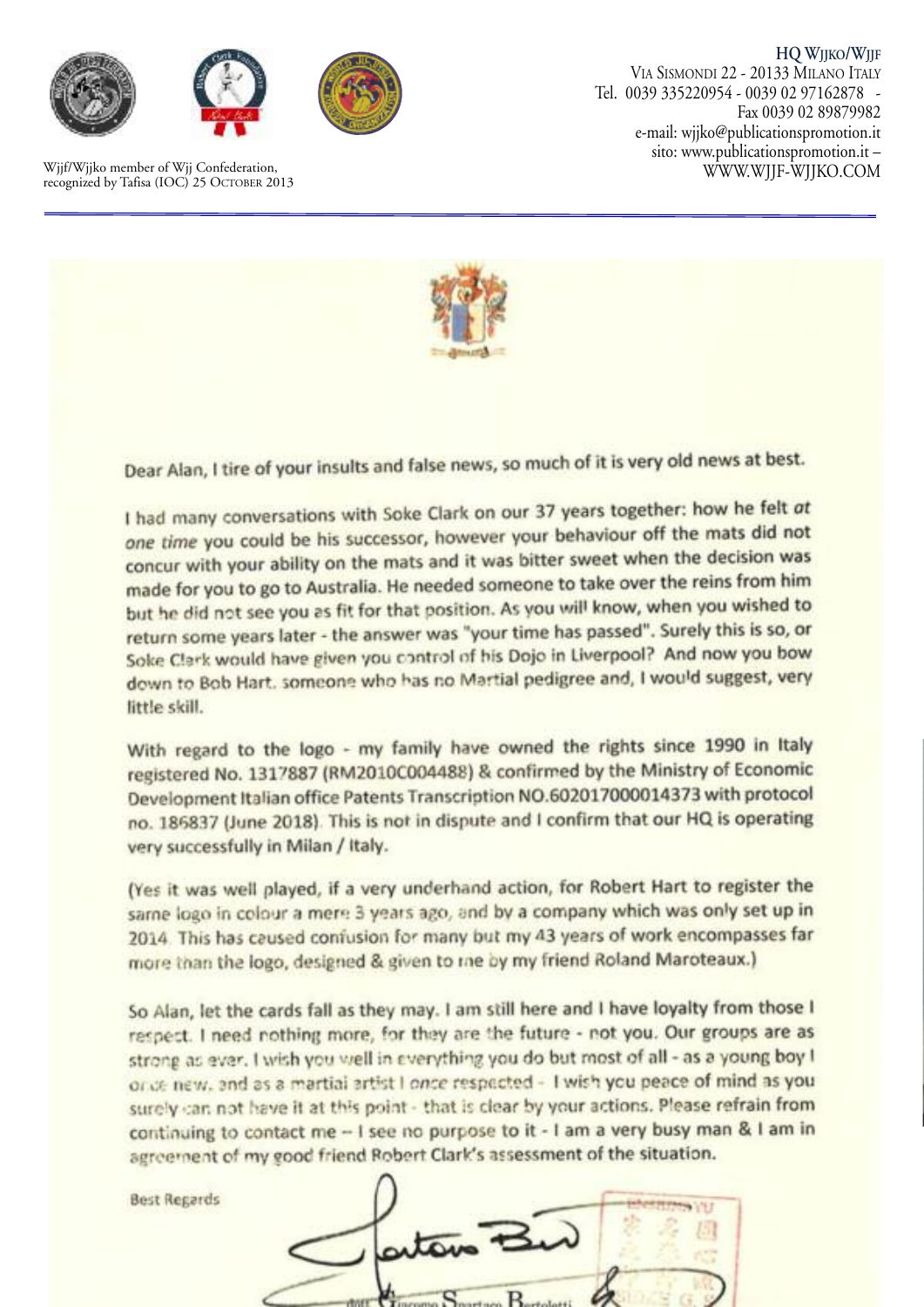

Wjjf/Wjjko member of Wjj Confederation, recognized by Tafisa (IOC) 25 OCTOBER 2013

**HQ WJJKO/WJJF** VIA SISMONDI 22 - 20133 MILANO ITALY Tel. 0039 335220954 - 0039 02 97162878 - Fax 0039 02 89879982 e-mail: wjjko@publicationspromotion.it sito: www.publicationspromotion.it –<br>WWW.WJJF-WJJKO.COM

## es associations se présentent

Tous les deux ans, l'ensemble des associations haquenoviennes affiliées à l'Office des sports et loisirs présentent le temps d'un week-end leurs activités à l'occasion d'un vaste forum à la halle aux Houblons.

DEPUIS 2004, en cette période de rentrée, l'Office des Sports et loisirs (OSL) de Haguenau, réunit tous les deux ans à la halle aux Houblons l'ensemble (ou presque) des associations haguenoviennes. Dans un wiritable inventaire à la Prévert, les quelque 80 associations présentes ce week-end ofraient une très large palette d'acivités. Qu'elles soient sportives, ulturelles, caritatives, lodiques u pédagogiques, elles avaient la ossibilité de présenter leurs actités aux nombreux publics.



n podium pour<br>s démonstrations

Ce forum a le double mérite de présenter la richesse de l'offre associative haguenovienne mais aussi d'offrir une opportunité, en

### Les bénévoles médaillés

Erwin Fauth (Club de tarot), Alphonse Fenninger (Théâtre Erwin Fauth (Club de tarou), Alphonse Fernando<br>alsacien), Damien Fritsch (FCH Rugby), Jean-Luc Heintz



#### **International Calendar**

3/7 October Gaeta Italy Koden Enshin Ryu Gsb Ha 13/14 October (France) state ju jitsu 3/4 November (Uk) Convention Wjjf/Wjjko 10-11 Novembert Russia stage ju jitsu

2019 4-6 January Ken jutsu seminar in Finland 9-10 February stage in Italy (Rome) 27/30 April 43th Convention International Wjjf/Wjjko 1976 on board "Msc Cruise"